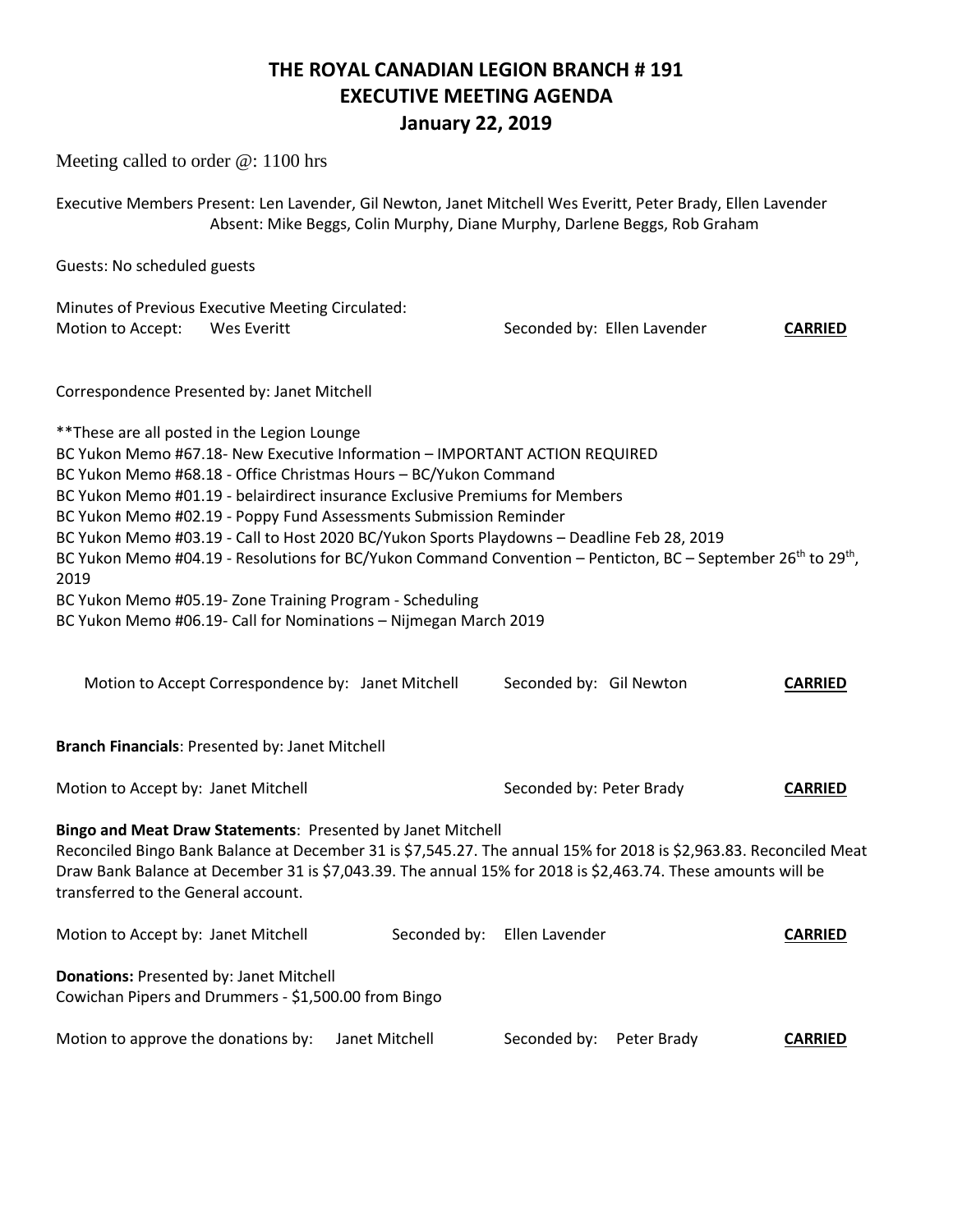## **THE ROYAL CANADIAN LEGION BRANCH # 191 EXECUTIVE MEETING AGENDA January 22, 2019**

#### **Committee Reports:**

| Membership: Presented by: Len Lavender |                        |                                           |
|----------------------------------------|------------------------|-------------------------------------------|
| <b>New Members</b>                     |                        |                                           |
| William MacQueen                       | <b>Ordinary Member</b> | Duncan                                    |
| Barbara MacQueen                       | <b>Ordinary Member</b> | Duncan                                    |
| Daniel Manning                         | <b>Ordinary Member</b> |                                           |
| <b>Transfer</b>                        |                        |                                           |
| <b>Wesley Barnes</b>                   | <b>Ordinary Member</b> | <b>Transfer from Ladysmith</b>            |
| Motion to Accept by: Len Lavender      |                        | Seconded by: Gil Newton<br><b>CARRIED</b> |

**PRO:** Presented by: No Report

**Sick & Visiting:** Presented by: Diane Murphy: No Report

**Youth & Sports:** Presented by: **Rob Graham:** No Report

**Service Officer:** Presented by**: Wes Everitt:** Three veterans have approached the branch for assistance. Two scooters are available for use.

**Poppy:** Presented by: Janet Mitchell: Poster and Literary Presentations were held on January 13<sup>th</sup>. The event was well attended even though there were only half of the entries. St. Joseph's Elementary School has closed and is sorely missed as they provided over sixty entries each year. Thank you to all the volunteers, Chemainus Community Band and the other invited guests. The Zone presentations will be held on Saturday, February 23 in our hall at 11:00 am.

**Bar:** Presented by: **Peter Brady:** Valentine's Steak and Chicken BBQ to be held on February 16th, net proceeds to go to the Wounded Warriors.

**House:** Presented by: **Gil Newton:** Doug Simmonds, Keith Palou and Gil will remove the rest of the chimney in April. The flashing on the shelter needs to be fixed, damage from the storm. Ken Stanton finished the edging on the countertops in the hall washrooms. A new window was installed in the ladies washroom in the hall. Victoria Box & Paper will be our new janitorial supplier. There will be new dispensers placed in the building to accommodate the new supplier.

**Zone:** Presented by: **Wes Everitt:** Zone meeting Sunday, February 3rd, at 1:30 pm at Sooke Branch #54.

**Honours & Awards:** Presented by: **Wes Everitt:** Sixteen **[corrected to 14]** bracelets were donated to the branch and were given out to sixteen volunteers. Everyone was very pleased.

**Sgt. at Arms:** Presented by: **Wes Everitt:** The Colour Party attended the Poster and Literary presentations and will be attending the funeral for George Davison as the Honour Guard for the coffin.

### **Ways & Means**: Presented by: **Ellen Lavender:**

Jan. 13 - Chemainus Poster and Literary Presentations, some snacks were left over and will be used for the Zone presentations on February 23<sup>rd</sup>.

Jan. 19 – Robbie Burns Dinner – Sixty seven tickets were sold \$, 1,675.00 plus entertainers spouses \$60.00 for a total of \$1,735.00. The entertainment was paid \$400.00. Advertising and food costs have not been calculated at this time.